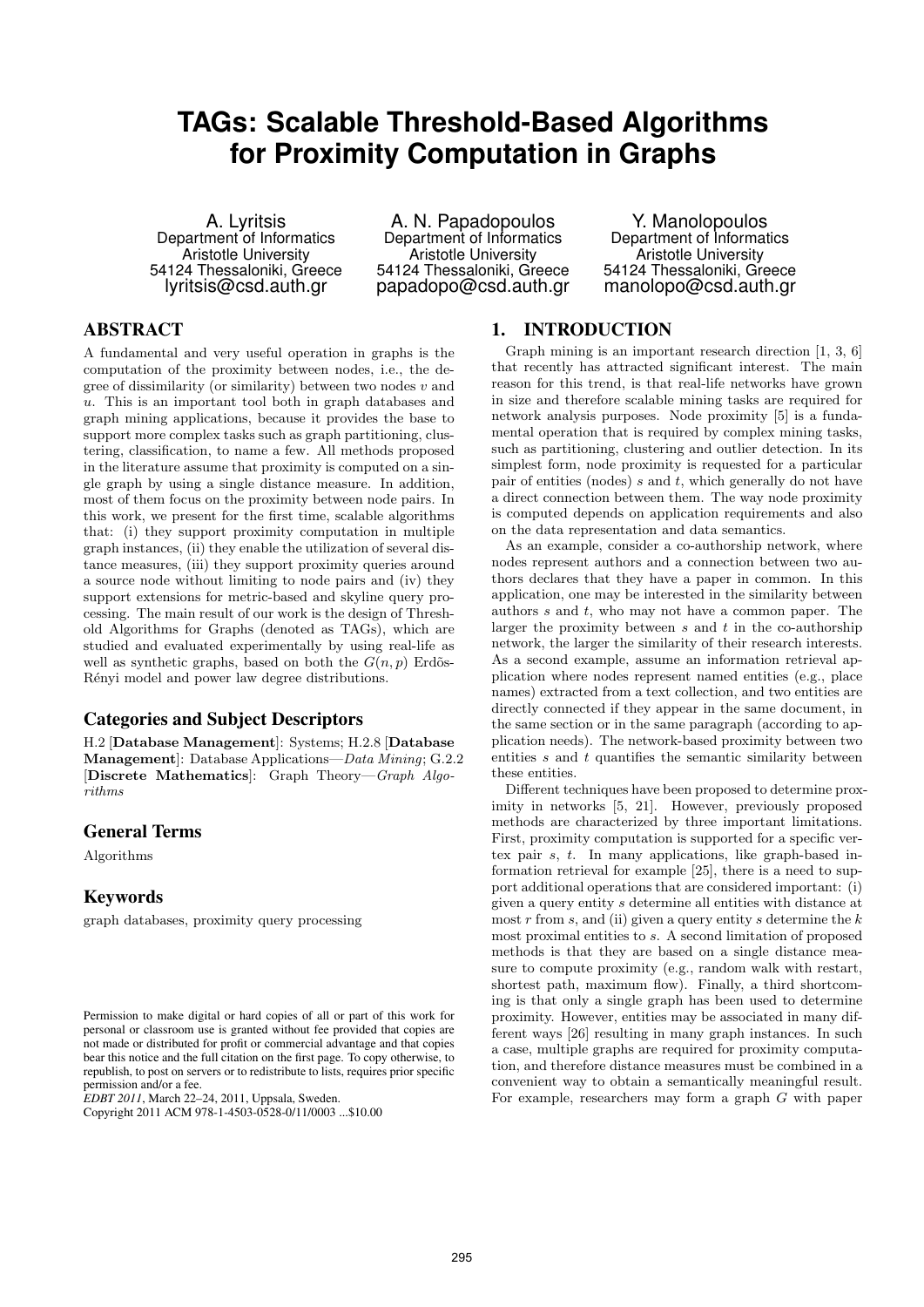

**Figure 1: Query processing with multiple graphs and multiple distance measures.**

co-authorship information and also may formulate another graph *H* capturing their cooperation in project proposals. Both graphs should be utilized to compute the similarity between two researchers regarding their research interests in general.

Figure 1 depicts a bird's eye view of a system offering query processing services in multiple graphs with multiple distance measures. The illustrated query types are just a few examples of selection-based queries that may be supported, since more complex queries may be defined on the input graphs (e.g., joins). Among these query types we focus on top-*k* queries, whereas skyline queries are briefly discussed in Section 5.

Figure 2 depicts two graphs *G* and *H*. For *G* we assume that the distance between two entities is given by the *shortest path* distance, whereas for *H* proximity is determined according to the *maximum flow* that can be pushed between the nodes. We are interested in determining the  $k = 3$  nodes that are closer to a source node *s*, by considering both graphs and both distance measures. To provide a global distance measure we must combine the two measures in a meaningful way. Note that using shortest paths the smaller the distance the larger the proximity between the nodes. On the other hand, the smaller the maximum flow the smaller the proximity. In fact, we are searching for nodes such that their shortest path distance to *s* is minimized whereas the corresponding maximum flow is maximized. One way to provide the answer set is to use a ranking function that combines the two measures. In this example, we choose to use the function  $F(s,t) = sp(s,t,G) \cdot (n_h - mf(s,t,H))$ , where  $sp(G, s, t)$  de-

#### $v_1$  $v_2$ *v*4  $v_{3}$  $\widetilde{v}_5$  $v_7$ <sup>1</sup> *v*<sub>8</sub>  $v_{6}$  $v_1 \nearrow v_2 \searrow v_4$  $v<sub>5</sub>$  $v<sub>2</sub>$  $v_{3}$  $v_6$   $v_7$ *v*<sub>8</sub> (a) graph *G* (b) graph *H*

**Figure 2:** Graphs  $G$  and  $H$ . The source node  $v_1$  is **shown black.**

notes the shortest path distance between *s* and *t* in graph *G*,  $mf(s, t, H)$  denotes the maximum flow between *s* and *t* in *H* and  $n_h$  is the number of vertices of  $H$ . Note that we subtract the maximum flow value from  $n_h$ , in order to convert it to a *distance measure* since the maximum flow is by definition a *similarity measure*. It is evident, that the derived ranking function assumes values in the interval  $[0,(n-1)^2]$ . Based on Figure 2, if *v*<sup>1</sup> is selected as the source node, the score of each node  $v_1, ..., v_8$  is 0, 6, 6, 10, 6, 12, 12, 18 respectively. Therefore, the  $k = 3$  most proximal nodes to  $v_1$  according to the ranking function  $F()$  are  $v_2$ ,  $v_3$  and  $v_5$  with score 6.

The focus of this paper is to study efficient techniques for fast proximity computation, when multiple, and generally different, proximity measures should be combined in a synergetic manner towards processing queries in multiple graphs. To the best of our knowledge, this is the first work investigating the concept of proximity computation in multiple graph instances. In summary, our contributions have as follows:

- We focus on proximity queries around a source node, whereas the majority of previous work in the area has focused on proximity computation between node pairs.
- *•* Proximity computation is based on multiple graph instances that may be available. Each of these graphs captures different relationships among the entities of interest and therefore all of them must be used to produce a concrete answer.
- *•* Since each graph instance may require different proximity measures, we study the use of two popular measures that have been used in the literature as standalone measures for proximity computation, namely shortest path and maximum flow. We show that the synergy of these measures provides a meaningful way to calculate proximity. However, any other measure may be used as long as some fundamental properties hold, such as monotonicity.
- The first approach is based on the fact that no preprocessing is allowed to the graphs, and may be used in mining highly dynamic networks. If preprocessing is allowed, we provide faster algorithms that take advantage of the preprocessing performed. To avoid excessive storage consumption, we allow only linear additional space (with respect to the number of nodes) to store precomputed results.
- *•* Performance evaluation results are offered which are based on real-life as well as synthetic networks. The results show the efficiency and scalability of the proposed algorithms.

The rest of the article is organized as follows. Section 2 presents research contributions related to our work and also briefly summarizes fundamental concepts. The proposed methodology is analyzed in Section 3, where four thresholdbased algorithms ate studied in detail. Performance evaluation results based on real-life as well as synthetic networks are offered in Section 4. A discussion of additional important concepts and extensions is offered in Section 5. More specifically, metric-based and skyline-based proximity queries are discussed briefly. Finally, Section 6 concludes the work and briefly presents future research in the area.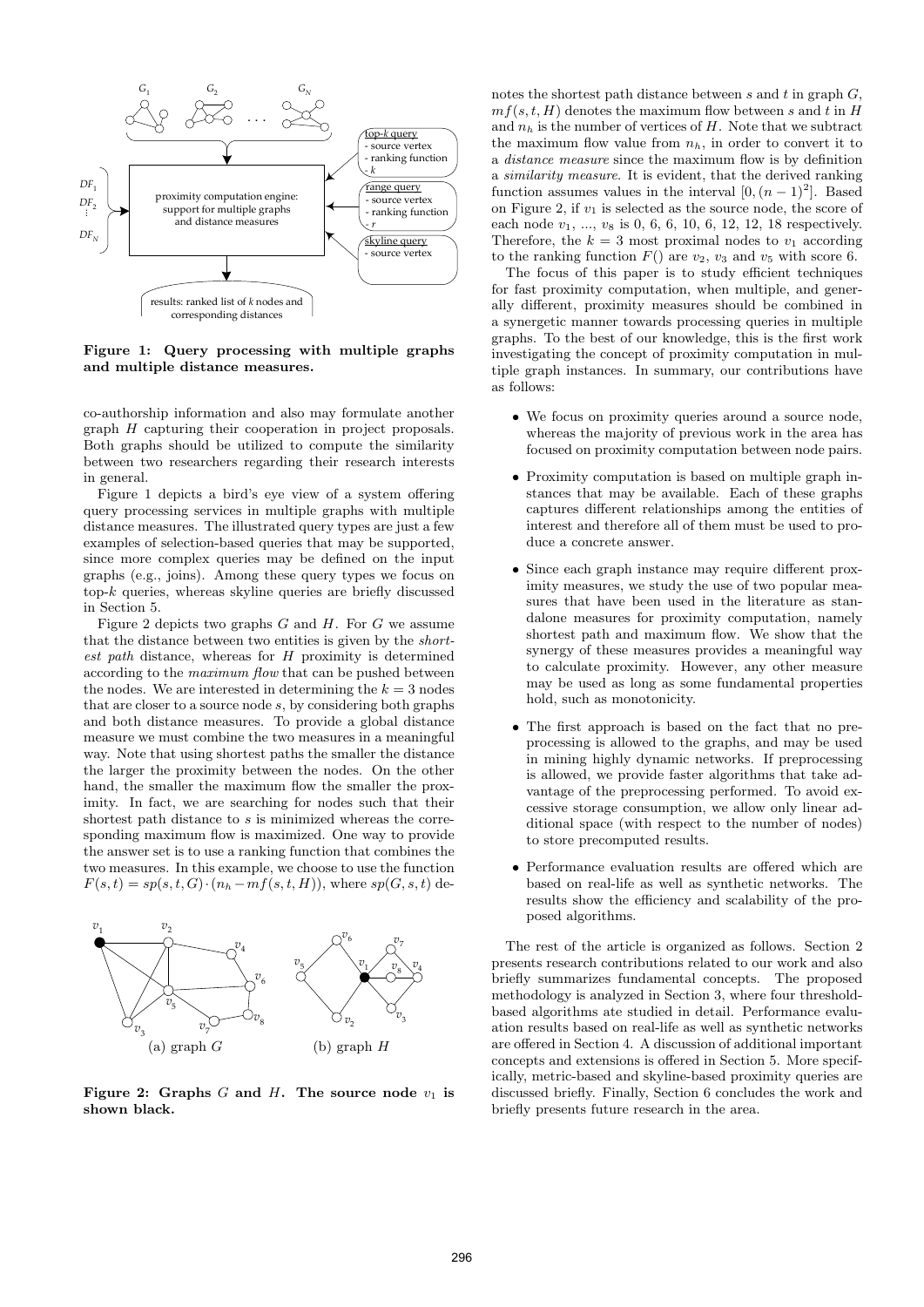# 2. BACKGROUND

The role of this section is twofold: (i) to briefly discuss related research in the area and (ii) to present some fundamental concepts regarding the algorithms studied.

#### 2.1 Related Research

The problem of proximity computation in networks has attracted significant interest due to its importance in more complex data mining tasks. An interesting proposal for proximity computation is offered in [20]. However, this method cannot be used to answer neighborhood queries since it only supports pair-wise proximity computation. The nice property of this algorithm is that it does not require the investigation of the whole graph. However, in order to answer neighborhood queries around a source vertex *s*, all node proximities from *s* must be computed, leading to increased computational cost.

Random walk with restart (RWR) has been used in [27] to determine proximity. In fact, this method supports neighborhood formation [25] around a source vertex since it computes proximities in one-to-all fashion. To determine the proximity between *s* and *t*, a random walk is performed, and the proximity between the nodes is determined by using the steady-state probability. This method can be easily incorporated in our proposal as a potential distance measure. A limitation of RWR is that since the triangle inequality does not hold, we cannot use metric-based access methods to organize the nodes.

The main limitation with all proposed approaches is that a single graph is assumed and only one distance measure is applied to determine proximity. To support multiple graphs and multiple distance measures we need efficient tools to combine the graphs and provide efficient means of graph search to get the final answer. Our work is inspired by Fagin's significant work [8] for threshold-based top-*k* computation in information retrieval. According to Fagin's idea, if multiple streams of object attributes are available sorted in non-increasing order of significance, a global ranking may be achieved by providing a monotone scoring function. In our case, each node *v* may be represented as a tuple where the *i*-th attribute corresponds to the distance between *v* and the source *s* in the *i*-th graph. This observation allows the use of threshold algorithms in our case.

Although many distance measures could have been used, we focus on shortest paths and maximum flows, because of their simplicity, their extensive use in diverse applications and the nice properties that arise from their combination. As we are going to demonstrate in the sequel, all maximum flow values between nodes can be recorded in a treelike structure, the Gomory-Hu tree [15], which can be constructed by executing *n−*1 maximum flow operations. This structure allows for efficient sorted access around a source node *s*, and saves computational cost since maxflow operations are expensive. The Gomory-Hu tree has been used also in [12] for community discovery in networks and in [19] for partitioning web graphs. In general, it may be used when efficient maxflow computations are required.

Another work that motivated us to conduct this research is [26], where the authors study graph clustering by taking into consideration multiple graph instances. In this paper, we describe threshold-based algorithms to allow for proximity computation using multiple graphs and (where applicable) multiple distance measures.

#### 2.2 Fundamental Concepts

For the rest of the paper we assume that each network is modeled by an undirected graph  $G$ , where  $V_G$  is the set of vertices (nodes) and *E<sup>G</sup>* the set of edges (direct connections). Moreover, without loss of generality we assume that between two vertices  $v_i$  and  $v_j$  there could be at most one connection, represented by the edge  $e_{i,j}$ , which is possibly weighted. Extensions for multigraphs are straight-forward. The support of directed graphs is also possible, provided that the absence of the symmetry property in node proximity does not pose any problems; otherwise, adaptations are required. Table 1 shows the most frequently used symbols.

| Symbol            | Interpretation                               |
|-------------------|----------------------------------------------|
| G                 | an undirected (possibly weighted) graph      |
| $V_G, E_G$        | nodes and edges of $G$                       |
| $n_q, m_q$        | number of nodes and edges of $G$             |
| $v_i$             | the $i$ -th node of a graph                  |
| $e_{i,j}$         | edge joining nodes $v_i$ and $v_j$           |
| k <sub>i</sub>    | number of requested proximal nodes           |
| $w(v_i, v_j)$     | weight of the edge between $v_i$ and $v_j$   |
| $sp(v_i, v_j, G)$ | shortest distance between $v_i$ , $v_j$ in G |
| $mf(v_i, v_j, G)$ | maxilow between $v_i, v_j$ in G              |
| T(G)              | the Gomory-Hu tree of graph $G$              |

#### **Table 1: Frequently used symbols.**

Without loss of generality, we assume that the relationships of our entities (represented as graph vertices) are captured by two graphs *G* and *H* (generalizations for any number of graphs are straight-forward) where multiple vertex proximity measures are available. In addition, we assume that both graphs contain the same set of nodes. In a different case, several approaches may be followed. For example, if there is a node *v* contained in *G* but not in *H* then its distance from the source node may be set to infinite to exclude it from the result set. It is evident that the source node *s* must be present in both graphs.

We focus on two very popular distance measures that have been used in the literature for proximity computation, namely the *shortest path* (applied on *G*) and the *maximum flow* (applied on *H*). The use of these two measures is quite intuitive. In an undirected and unweighted graph, the shortest path distance between nodes *s* and *t* captures how far or near *t* lies with respect to the source node *s*. In fact, the shortest path distance equals the minimum number of hops required to reach *t* starting at *s*. The smallest the shortest path the larger the similarity between *s* and *t*. According to Menger's theorem [23], the maximum flow between *s* and *t* equals the number of *edge disjoint* paths connecting *s* and *t*. This measure captures the number of different ways one can use to reach *t* from *s* (and vice versa). The more paths available the stronger the connection between *s* and *t*. The problem tackled in this work has as follows:

#### PROBLEM DEFINITION

*Given two graphs G and H, where proximity in G is measured by using the shortest path and proximity in H is given by the maximum flow, determine an efficient method to compute the k vertices that are closer to a source vertex s, by taking into account both measures.*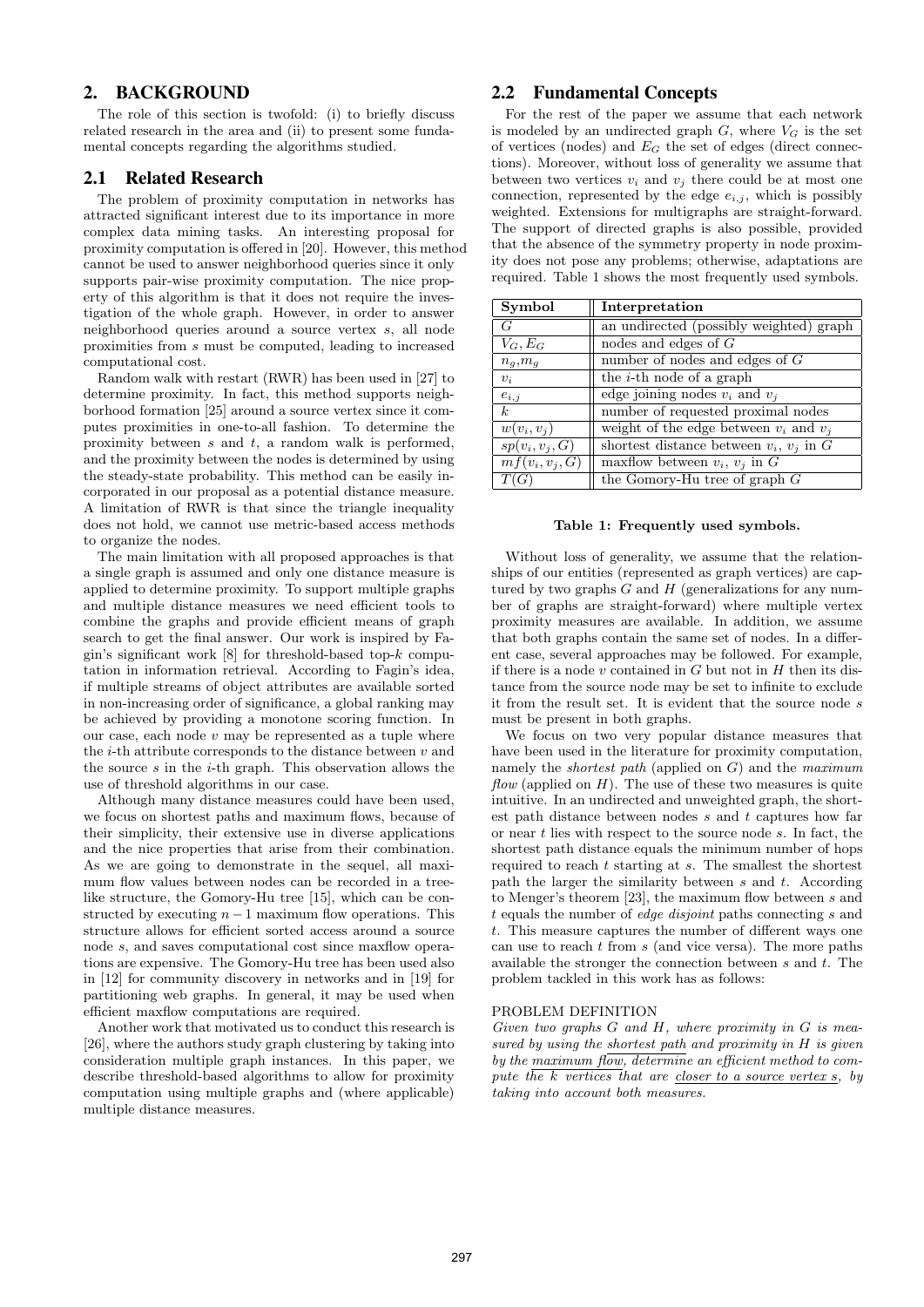

**Figure 3: Vertices with different proximities.**

A justification regarding the usefulness of a synergetic combination of shortest path and maximum flow is illustrated in Figure 3. Recall that the best proximity between two nodes is achieved when the shortest path distance is as minimum as possible and the maximum flow similarity is as maximum as possible. There are four possible cases: (i) small shortest path distance and large max flow similarity (e.g., nodes *v*1,  $v_2$ ), (ii) small shortest path distance and small max flow similarity (e.g., nodes  $v_5$ ,  $v_6$ ), (iii) large shortest path distance and large max flow similarity (e.g., nodes *v*3, *v*4) and (iv) large shortest path distance and small max flow similarity (e.g., nodes  $v_5$ ,  $v_4$ ). For example, the proximity between  $v_1$ and *v*<sup>2</sup> should be larger than the proximity between *v*<sup>3</sup> and  $v_4$ , because although the maximum flow between the two pairs is 4, the shortest path distance between  $v_1$  and  $v_2$  is smaller than the one between  $v_3$  and  $v_4$ . For the rest of the work we assume that the score of a node *v* is computed by taking the product  $score(v) = sp(s, v, G) \cdot (n_h - mf(s, v, H)),$ where *sp*(*s, v, G*) is the shortest path distance between *s* and *v* in graph *G*, and  $mf(s, v, H)$  is the maxflow between *s* and *v* in graph *H*. Although the two measures if they are used alone are not adequate [10] their synergy is very important. The product enforces that both factors should be minimized to get the best result [28]. Alternative ranking functions as well as different approaches are discussed in Section 5.

A simple technique that can be used to solve the problem is to compute the score for each node and then select the *k* nodes with the best scores. Although this algorithm is simple to implement, it suffers from performance degradation, especially in large graphs. For this reason, we exclude this naive solution from the subsequent study. In the sequel, we describe in detail the TAG (Threshold Algorithms in Graphs) family of algorithms, which use thresholding with the necessary early-termination conditions, to avoid unnecessary computational costs. The algorithms presented in the sequel, differ in the following aspects: (i) the degree of preprocessing of the input graphs and (ii) the degree of intermediate result materialization that may be used.

# 3. THRESHOLD ALGORITHMS

In this section, we develop our proposal for proximity computation using threshold-based algorithms. The fundamental differences among the techniques presented lie in the preprocessing requirements and the materialization of intermediate results.

# 3.1 TAG-I

In this section, we present the basic version of the thresholdbased algorithm which is applied when no time-consuming

**Algorithm** TAG-I (*s*, *k*, *G*, *H*) **Input**. *G*, *H*: input graphs, *s*: source, *k*: num of results **Output**.  $A_k$ : *k* vertices with the best scores

| init priority queue <i>minheap</i> ; init $A_k \leftarrow \emptyset$<br>1:     |
|--------------------------------------------------------------------------------|
| 2:<br>$done \leftarrow false$                                                  |
| while (not <i>done</i> )<br>3:                                                 |
| if $(minhcap.isEmpty())$ then<br>4:                                            |
| $done \leftarrow true$ ; exit loop;<br>5:                                      |
| $entry \leftarrow minheap$ .removeTop();<br>6:                                 |
| $u \leftarrow entry \text{.vertex}; sp(u) = entry \text{.distance};$<br>7:     |
| if $( A_k  = k)$ then<br>8:                                                    |
| $bestScore \leftarrow sp(u) \cdot (n_h - degree(s, H));$<br>9:                 |
| <b>if</b> ( <i>bestScore</i> > largest score in $A_k$ ) <b>then</b><br>10:     |
| 11:<br>$done \leftarrow true$ ; exit loop;                                     |
| 12:<br>else                                                                    |
| 13.<br>remove the pair with the worst score from $A_k$ ;                       |
| 14.<br>if $(u \equiv s)$ then                                                  |
| $score(u) \leftarrow sp(u) \cdot (n_h - maxflow(s, v, H));$<br>15:             |
| insert the pair u, score(u) into $A_k$ ;<br>16:                                |
| for (each neighbor $v$ of node $u$ ) do<br>17:                                 |
| <b>if</b> ( <i>v</i> has not been deheaped from $minheap$ ) <b>then</b><br>18: |
| $alt \leftarrow sp(u) + weight(u, v);$<br>19:                                  |
| if $(alt < sp(v))$ then<br>20:                                                 |
| $sp(v) \leftarrow alt;$<br>21:                                                 |
| 22:<br>update <i>minheap</i> ;                                                 |
| 23. return $A_k$ ;                                                             |

**Figure 4: Outline of** TAG-I **algorithm.**

preprocessing is allowed to the input graph<sup>1</sup>. Such a case is frequent in modern applications dealing with fresh data (e.g., time-evolving data), where processing must be applied without any prior knowledge about the input.

We define two operations on graphs *G* and *H*: (i) a *graph expansion* operation involves the computation of the next most proximal node of the source node *s* of graph *G* with respect to the shortest path distance, (ii) a *maximum flow* operation involves the computation of the maximum flow between two nodes *s* and *t* of graph *H*. These operations are related to the *sorted access* and *random access* respectively proposed in [8]. An expansion is executed on *G* by requesting the next proximal node *u* with respect to the source *s*. Then, a lower bound is computed for the best possible score that *u* may have. If this bound is larger than the *k*-th score determined so far, then the algorithm terminates. Otherwise, a maxflow operation is executed on *H* for nodes *s* and *u* and if the determined score is better than the current *k*-th best score, a substitution is performed.

The outline of TAG-I algorithm is shown in Figure 4. The main loop is executed until either all nodes have been examined (line 4) or the termination condition is met (line 10). The nodes of *G* are organized in a minheap data structure allowing the progressive scanning of proximal nodes with respect to the source  $s$ . The set  $A_k$  contains pairs of the form  $\langle u, score(u) \rangle$ , where *u* is a node and *score* $(u)$  the current score of *u*. Therefore, if the best possible score of a node is larger than the  $k$ -th score in  $A_k$ , the algorithm may terminate because it is impossible to discover a node with a better score. The key issue in this threshold is that the maximum

<sup>&</sup>lt;sup>1</sup>In many cases, preprocessing requiring linear time and linear additional space is acceptable.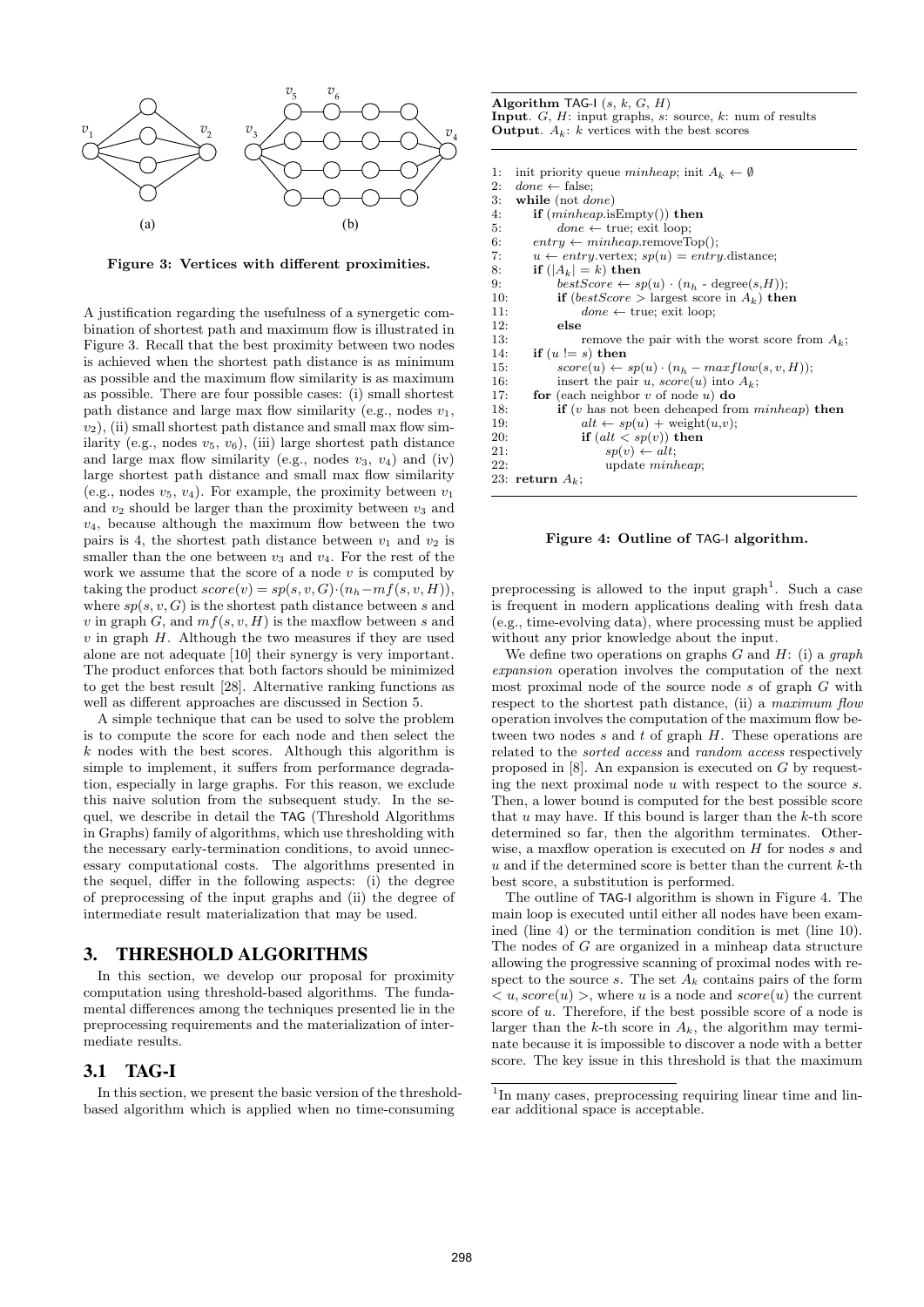flow between two nodes *s* and *t* is bounded by the minimum degree among the two nodes. This is easily obtained taking into account that the maximum value of a mincut in a graph is bounded by the minimum degree of the graph [30].

Lemma 3.1. *Let s<sup>k</sup> be the k-th best score determined so far, u the node at the top of the minheap and bs*(*u*) *the best possible score that node u may achieve.* If  $bs(u) > s_k$  *then the algorithm may terminate since it is impossible to improve further the result set*  $A_k$ *.* 

PROOF. By the definition of the expansion operation, it is guaranteed that nodes in *G* are discovered in non-decreasing distance from the source node *s*. This is because the main loop of TAG-I is similar to Dijkstra's algorithm. Therefore, every time we get the next node from minheap, we are sure that its shortest path distance from *s* will be larger or equal to that of the previously discovered node (see [7] for a thorough study of this issue). According to the way the best score of *u* is computed, it holds that  $bs_u = sp(u)$ *·* (*n − mindegree*(*s*)). The only factor that depends on *u* is the shortest path distance  $sp(u)$ . The second factor (*n − mindegree*(*s*)) depends only on the number of nodes and the degree of the source node. Therefore, if we discover a node *u* such that the value  $bs(u)$  is larger than the *k*-th score contained in  $A_k$ , we are sure that *u* as well as all nodes discovered after *u* cannot contribute to the final result. The opposite would suggest that if node *v* is discovered after *u* then  $bs(v) < bs(u)$ , meaning that  $sp(v) < sp(u)$  which is a contradiction.

To illustrate the way TAG-I works an example is given based on the graphs shown in Figure 2. We run a top-3 proximity query starting at node  $v_1$ . The first deheaped node is  $v_1$ and therefore its neighbors  $v_2$ ,  $v_3$  and  $v_5$  are checked and the appropriate decrease-key operations are performed. The next deheaped node is  $v_2$ . It holds that  $sp(v_2) = 1$  and since  $|A_k|$  < 3 a maxflow operation is performed. The score of  $v_2$ is  $score(v_2) = sp(v_2) \cdot (n - mf(v_1, v_2)) = 1 \cdot 6 = 6$ . In the same way, the scores of *v*<sup>3</sup> and *v*<sup>5</sup> are also set to 6. The next deheaped node is  $v_4$ . Since  $|A_k| = 3$  we check the best possible score of  $v_4$ , which is  $bs(v_4) = 2 \cdot (8 - 5) = 6$ . This means that a maxflow computation will be performed for  $v_4$  as well as for  $v_6$  and  $v_7$ . However, when  $v_8$  is deheaped, its best score is set to  $bs(v_8) = 3 \cdot 3 = 9$ . Since  $bs(v_8) > 6$ this means that the termination condition is satisfied and the algorithm terminates since no further improvement on  $A_k$  may be achieved. The final answer comprises the pairs  $\langle v_2, 6 \rangle, \langle v_3, 6 \rangle$  and  $\langle v_5, 6 \rangle.$ 

LEMMA 3.2. Let  $\alpha(s)$  denote the number of nodes of G *reached through expansion operations starting at source node s* (evidently  $\alpha(s) \geq k$ ). Then, the worst case complexity of TAG-I *algorithm is:*

# $O(m_g \log n_g + \alpha(s)(\log n_g + m_h n_h \log(n_h^2/m_h)))$

PROOF. As in the case of Dijkstra's algorithm, at most  $m_q$  decrease-key operations are required, due to the loop of Figure 4. By assuming an ordinary binary heap, this cost is  $O(m_g \cdot \log n_g)$ . In addition, the complexity of a maxflow computation by using the push-relabel algorithm of Goldberg and Tarjan [13] which uses dynamic trees, is  $O(n_h \cdot m_h \log(n_h^2/m_h))$ . A maxflow operation is required

for every deheaped node, until the termination condition is met. Since the number of deheaped nodes is  $\alpha(s)$  the result follows.  $\square$ 

The previous lemma suggests that the most important factor affecting the performance of TAG-I algorithm is the number of maxflow computations involved, which depends on the value of  $\alpha(s)$ . In addition, every maxflow computation on graph *H* requires  $O(n_h \cdot m_h \log(n_h^2/m_h))$  cost which is significant. In the sequel, we investigate techniques that lead to more efficient processing, by introducing some form of preprocessing on the input graphs.

#### 3.2 TAG-II

Recall that algorithm TAG-I does not use any kind of preprocessing and therefore, it can be applied immediately to the input graphs. However, in many cases we are allowed to apply preprocessing towards speeding up subsequent proximity computations. Based on this fact, we perform preprocessing to the input graph *H* where maxflow computations are performed. Our goal is to provide a boost on the performance of maxflow computation by using only linear additional space, offering at least linear time on the application of each maxflow computation. The resulting algorithm is termed TAG-II, and it is based on the concept of *flowequivalent* trees.

Evidently, a straight-forward way to speed-up maxflow operations, which are invoked in line 15 of Figure 4, is to precompute the maxflow values for each pair of nodes and store them in a matrix. Although this offers *O*(1) time for maxflow computations, it requires  $O(n_h^2)$  space, which is not acceptable for large graphs. Note that this matrix is dense (all cells are full) and therefore, techniques used for sparse matrices cannot be applied. According to [15], for any graph *H* one can build a *flow-equivalent* tree  $T(H)$ , such that the maxflow between two nodes in *H* equals their maxflow in *T*(*H*). Such a tree is termed Gomory-Hu tree or mincut tree. Essentially, the existence of a flow-equivalent tree suggests that for a graph *H* with  $n_h$  nodes there are at most  $n_h-1$ different maxflow values between node pairs. This is a direct consequence of the fact that the Gomory-Hu tree contains exactly  $n_h - 1$  edges, since it is connected (assuming that the input graph is also connected).

Using the Gomory-Hu for maxflow computations is quite easy. The maxflow between two nodes *s* and *t* equals the minimum weight contained in the unique path connecting *s* and *t*. More formally, if *p*(*s, t*) denotes the path joining *s* and  $t$ ,  $e$  is an edge and  $w(e)$  the edge weight, then:

$$
mf(s,t) = \min\{w(e), e \in p(s,t)\}\
$$



**Figure 5: Gomory-Hu tree example.**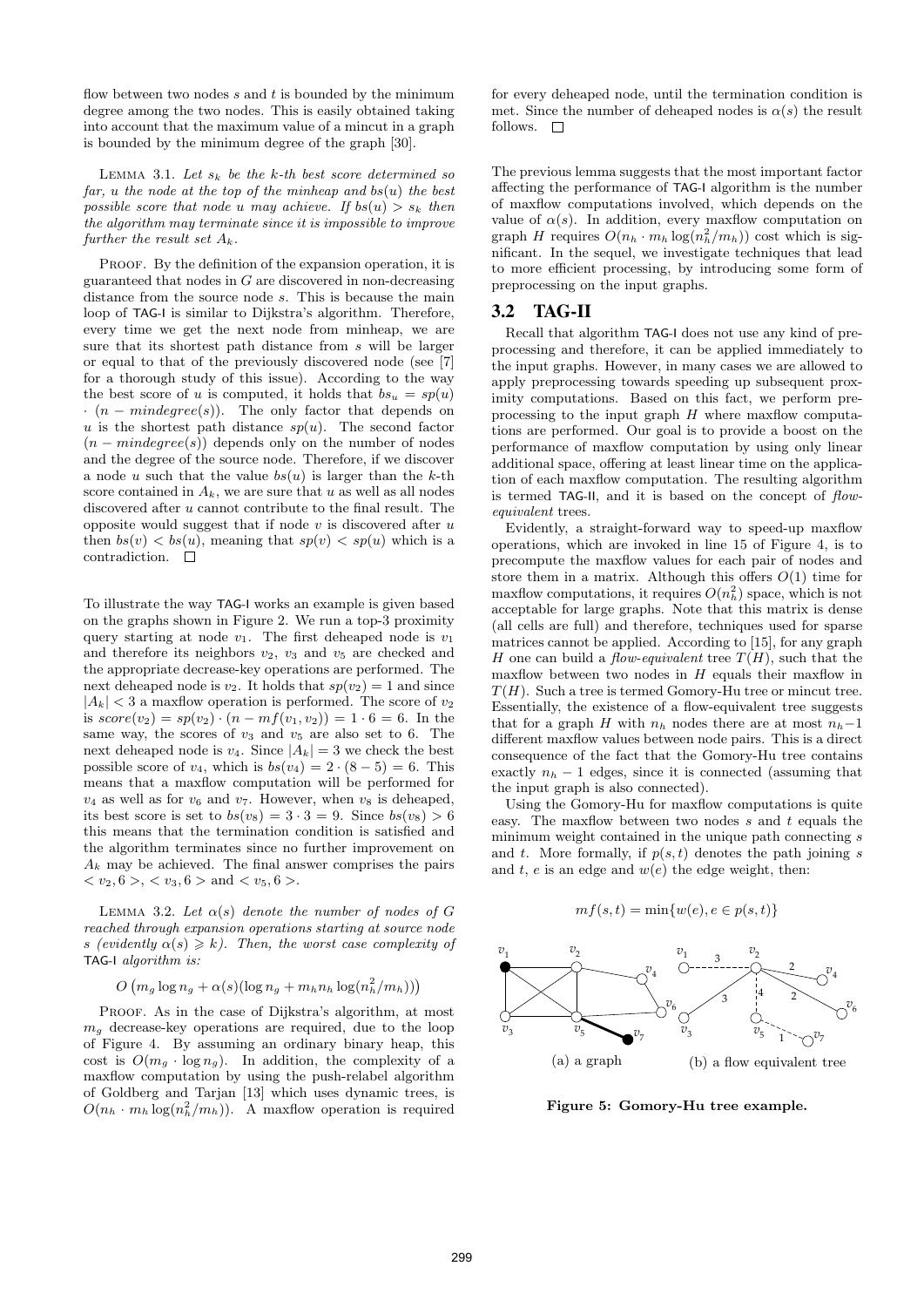

**Figure 6: Worst, best and typical tree formation.**

Figure 5 depicts an example of a graph and its associated flow-equivalent Gomory-Hu tree. According to the properties of Gomory-Hu trees, the maxflow between nodes  $v_1$  and  $v<sub>7</sub>$  is 1, since it is the minimum edge weight in the path from  $v_1$  to  $v_7$  (shown with dashed lines). This may be easily validated by inspecting the graph in Figure 5(a) and verifying that indeed the maxflow is 1, since if the bold line is deleted then  $v_1$  and  $v_7$  become disconnected.

Since there is a unique path joining any pair of nodes *s*, *t* in a Gomory-Hu tree, maxflow computations may be supported in linear (worst case) time with respect to the number of nodes if no specialized data structures are being used and no preprocessing has been applied to the Gomory-Hu tree. In such a case, the performance of the maxflow computation is directly dependent on the structure of the tree. The worst case for the maxflow computation (which is  $O(n)$ ) happens when the tree is degenerated to a single path as shown in Figure 6(a). On the other hand, the best tree formation that guarantees a constant time maxflow computation is the star formulation, shown in Figure 6(b). In this case, at most two tree edges need to be checked. In a typical case however, the shape of the tree is arbitrary, as shown in Figure  $6(c)$ .

If more sophisticated techniques based on the concept of *nearest common ancestor* [18] are used, then the complexity may drop to  $O(1)$  for finding the maxflow value between any pair of nodes [4]. This very efficient method requires only linear preprocessing to the input tree and it is very simple to implement. More specifically, the problem of determining the smallest value along any path in the tree is reduced to the problem of determining the nearest common ancestor of the two nodes. Therefore, with an additional linear preprocessing applied to the Gomory-Hu tree the maxflow value between two nodes may be computed in constant time, which is excellent compared to the  $O(n_h \cdot m_h \log(n_h^2/m_h))$ time required by the push-relabel algorithm.

We note that for a graph with *n* vertices and *m* edges the Gomory-Hu tree can be built in  $O(n \cdot F(n,m))$  time [15], where  $F(n, m)$  is the cost of executing a maxflow computation on a graph with *n* vertices and *m* edges. Therefore, if the push-relabel algorithm is being used, the tree construction complexity becomes  $O(n^2 \cdot m \log(n^2/m))$ ). As it has been shown in the literature [14] Gusfield's algorithm [16] is

easier to implement than the original proposal by Gomory and Hu [15], although the two algorithms have the same complexity. Based on the previous discussion, and substituting the maxflow complexity with  $O(1)$ , the following result follows easily:

Lemma 3.3. *If the Gomory-Hu tree T*(*H*) *is used on graph H and the nearest common ancestor method is used to compute the maxflow between pairs of nodes, then the running time of algorithm* TAG-II *is given by:*

 $O(m_q \cdot \log n_q + \alpha(s) \log n_q)$ 

#### 3.3 TAG-III

Algorithms TAG-I and TAG-II perform sorted accesses on graph *G* by using network expansion operations and random accesses on graph *H* by computing the maxflow between nodes. Algorithm TAG-III, studied in the sequel, operates in the opposite way and it utilizes the Gomory-Hu tree of graph *H* for expansion operations (sorted accesses), whereas shortest path computations are performed on *G* upon request (random accesses).

TAG-III utilizes a heap data structure to prioritize nodes in  $T(H)$ . Prioritization is based on the edge weights associated with each node (emanating edges). In addition, nearest common ancestors and DFS are used as tools for efficient determination of the next node that must be checked. When the next candidate node is determined, the termination condition is checked first, and if necessary a shortest path computation is performed on *G*.

According to a well-known result regarding shortest paths, the worst case complexity of the one-to-all shortest path problem is the same to that of the one-to-one version [7]. This observation suggests that it is not efficient to execute from scratch a node-to-node shortest path operation for node pairs. Instead, a one-to-all shortest path operation is executed on *G* and the result is maintained, enabling the efficient computation of subsequent operations in constant time. This approach, however, has the additional constraint that the shortest path distances from *s* to all nodes in *G* need to be materialized for the duration of query execution. Although this is not a problem for small graphs, for large graphs there may be an issue, taking into account that many queries with potentially different source nodes may be running concurrently. An alternative is to use preprocessing on *G* in order to efficiently support shortest path queries. However, usually these techniques require superlinear additional space and significant preprocessing time. Since we are interested in solutions with linear additional space we do not elaborate more in these alternatives.

Lemma 3.4. *If the Gomory-Hu tree is used for sorted accesses, and β*(*s*) *is the number of nodes scanned through expansions in the tree, then the running time of* TAG-III *is given bu*:

$$
O(m_g \log n_g + n_g \log n_g + \beta(s) \log n_h)
$$

PROOF. The result follows by considering that expansions in  $T(H)$  are performed by means of a heap, and that a oneto-all shortest path is executed on  $G$ .  $\Box$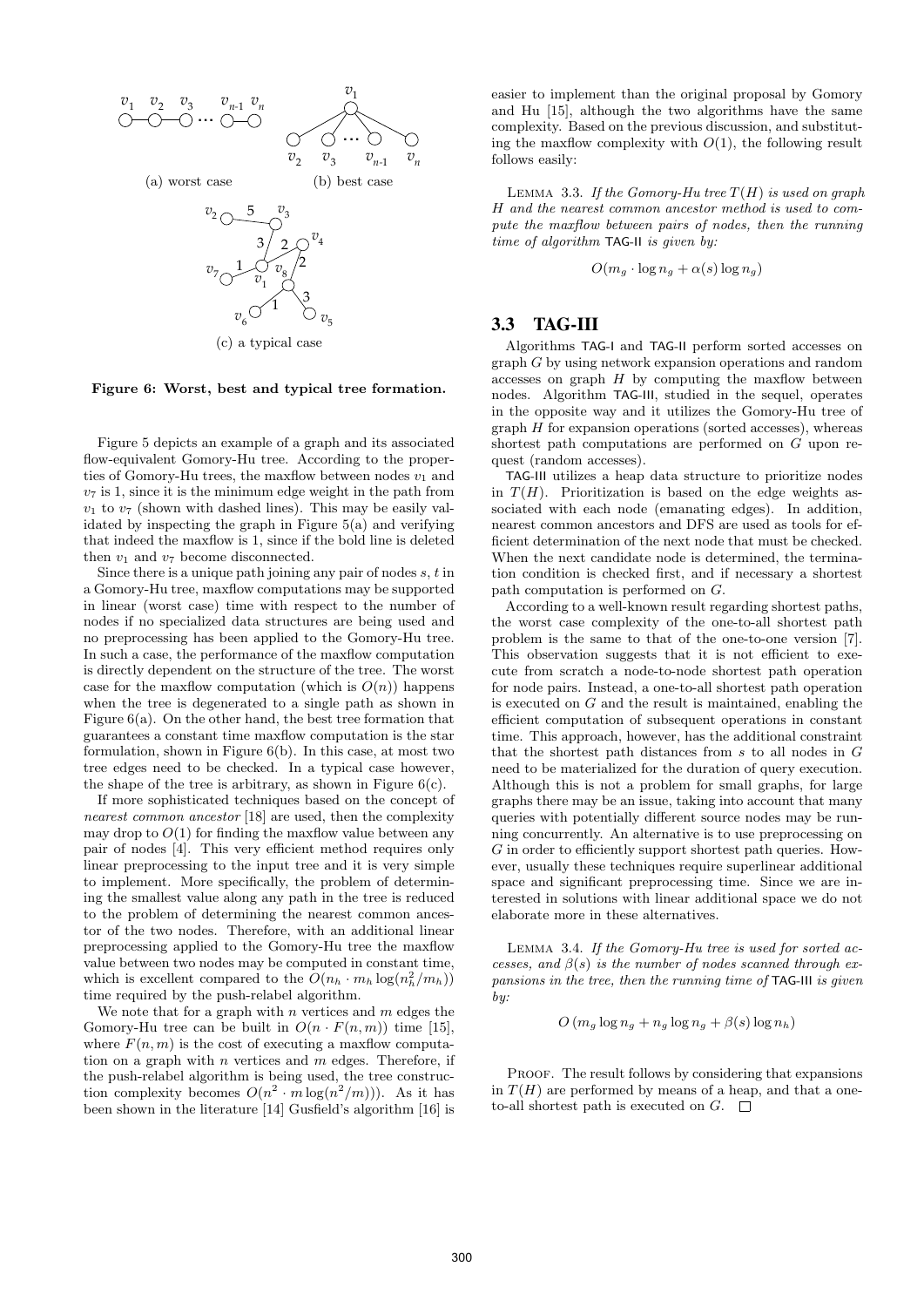# 3.4 TAG-IV

The main property of the previously studied algorithms is that sorted accesses are performed to one of the two graphs, whereas random accesses are performed on *H* for maxflow computation (for TAG-I, TAG-II algorithms) and on *G* for shortest path computation (for TAG-III algorithm). A natural extension is to consider a more general scheme, where a synchronized traversal is used to control sorted and random accesses. Algorithm TAG-IV, described in the sequel, does exactly this.

TAG-IV works as the threshold algorithm (TA) proposed in [8]. More specifically, a buffer of *k* slots is maintained hosting the *k* best nodes determined so far. In each sorted access, two expansion operations are performed, one in *G* and one in  $T(H)$ . If different nodes are retrieved, then two random accesses are performed to fill-in the missing values, one in *G* to compute the shortest path distance and one in  $T(H)$  to compute the maxflow distance. If the score of the newly discovered nodes is better than the *k*-th best score found in the buffer, then a substitution is performed, otherwise the buffer remains as it is. Then, a threshold *th* is computed by computing the scoring function for the values seen in the last sorted access. If all scores in the buffer are better than the current threshold, then the algorithm terminates since it is not possible to improve the results further. Otherwise, another sorted access is performed, a new value for the threshold is determined and the algorithm continuous as previously. The following lemma follows from the previous discussion, where  $\gamma(s)$  is the number of sorted accesses performed by the algorithm.

LEMMA 3.5. *If*  $\gamma(s)$  *is the number of sorted accesses performed, then the running time of* TAG-IV *is given by:*

 $O(m_g \log n_g + n_g \log n_g + \gamma(s) \log n_h)$ 

TAG-IV is the most general algorithm since in addition to the flexibility regarding the synchronization of sorted and random accesses, it can be adapted to operate as any of the previously studied algorithms. The pseudocode of TAG-IV is given in Figure 7.

Algorithm TAG-IV  $(s, k, G, H)$ **Input**. *G*, *H*: input graphs, *s*: source, *k*: num of results **Output**.  $A_k$ : *k* vertices with the best scores

- 1: execute a one-to-all shortest path on *G* starting at *s*;
- 2: init priority queues; init  $A_k \leftarrow \emptyset$ <br>3: done  $\leftarrow$  false:
- 3:  $done \leftarrow false;$ <br>4: while (not do
- 4: **while** (not *done*)
- 5:  $v = \text{get the next best node of } G$ ; /\* sorted access \*/ 6:  $u = \text{get the next best node of } T(H);$  /\* sorted access \*/<br>7: compute  $sp(u, s)$  and  $mf(v, s);$  /\* random accesses \*/ compute  $s p(u, s)$  and  $m f(v, s)$ ;  $\lambda^*$  random accesses  $\lambda$ 8: compute *score*(*v*) and *score*(*u*); 9: **if**  $(score(v) <$  largest score in  $A_k$ ) **then** update  $A_k$ ;<br>10: **if**  $(score(u) <$  largest score in  $A_k$ ) **then** update  $A_k$ ; 10: **if**  $(score(u) <$  largest score in  $A_k$ ) **then** update  $A_k$ ;<br>11: *threshold*  $\leftarrow$  *sp(v, s)*  $\cdot$  *mf(u, s)*: 11:  $threshold \leftarrow sp(v, s) \cdot mf(u, s);$ <br>12: **if** (all values in  $A_i \leq threshold$ if (all values in  $A_k < threshold$ ) then  $done \leftarrow true;$ 13: **return** *Ak*;



# 4. PERFORMANCE EVALUATION

All algorithms are implemented in  $C++$  and all experiments have been performed on an Intel Core Duo @ 2.2 GHz, with 2GB RAM running Windows Vista. The performance evaluation study is based on real-life graph data sets, as well as on synthetically generated ones. To simplify the experimentation process, in each experiment the same graph is being used as  $G$  and  $H$  (i.e.,  $H$  is a copy of  $G$ ). The synthetic graphs are basically used to have control upon the basic parameters of the graph, such as order, size and degree sequence, towards investigating performance by varying these parameters. Two types of synthetic graphs have been used:

- Random graph (RA), which is generated based on the Erdős-Rényi model by fixing the number of vertices and then by deciding the existence of each edge with probability *p*.
- Power-law graph (PL), where node degrees follow a power law distribution [9]. More specifically, the probability that a node has degree *deg* is proportional to *deg−<sup>ϵ</sup>* , where *ϵ* is the power-law exponent, which is usually set between 1.5 and 3. We have used the GenGraph tool to generate power-law graphs, which is based on the work reported in [29].

We have used several real-life graphs from different application domains. The data sets are summarized in Table 2 and are briefly described as follows:

- The Gene Expression (GE) graph represents coexpression of human genes. Each vertex corresponds to a gene and an edge between two genes denotes a high coexpression level. In [31] the coexpression level between two genes  $v_i$  and  $v_j$ , denoted by  $r_{i,j}$ , is measured by using the minimum of the absolute values of leave-oneout Pearson correlation coefficient. Then, statistics are used to determine the *p*-value of a coexpression. An edge is formed between the genes if the *p*-value is less than a specified threshold (usually 0.01).
- *•* The San Francisco (SF) graph represents the road network of San Francisco. Vertices correspond to road intersections and edges correspond to connections between intersections. Multiple edges between vertices have been removed.
- *•* The Web Links (WL) graph, used in [2], containing web links in the domain *nd.edu* (University of Notre Dame). For the purposes of our work, the graph has been converted to an undirected one, by ignoring link directionality and loops that may exist.
- The Reuters News (RN) graph is based on all stories released during 66 consecutive days by the news agency Reuters concerning the attack of September 11. The vertices of RN are terms and there is an edge between two terms *u* and *v* iff they both appear in the same sentence. We have used the largest connected component of the network containing 13,308 nodes and 148,045 edges.
- *•* The Enron Emails (EE) graph contains information regarding email messages. There is an edge between nodes *v* and *u* if there was at least a message exchange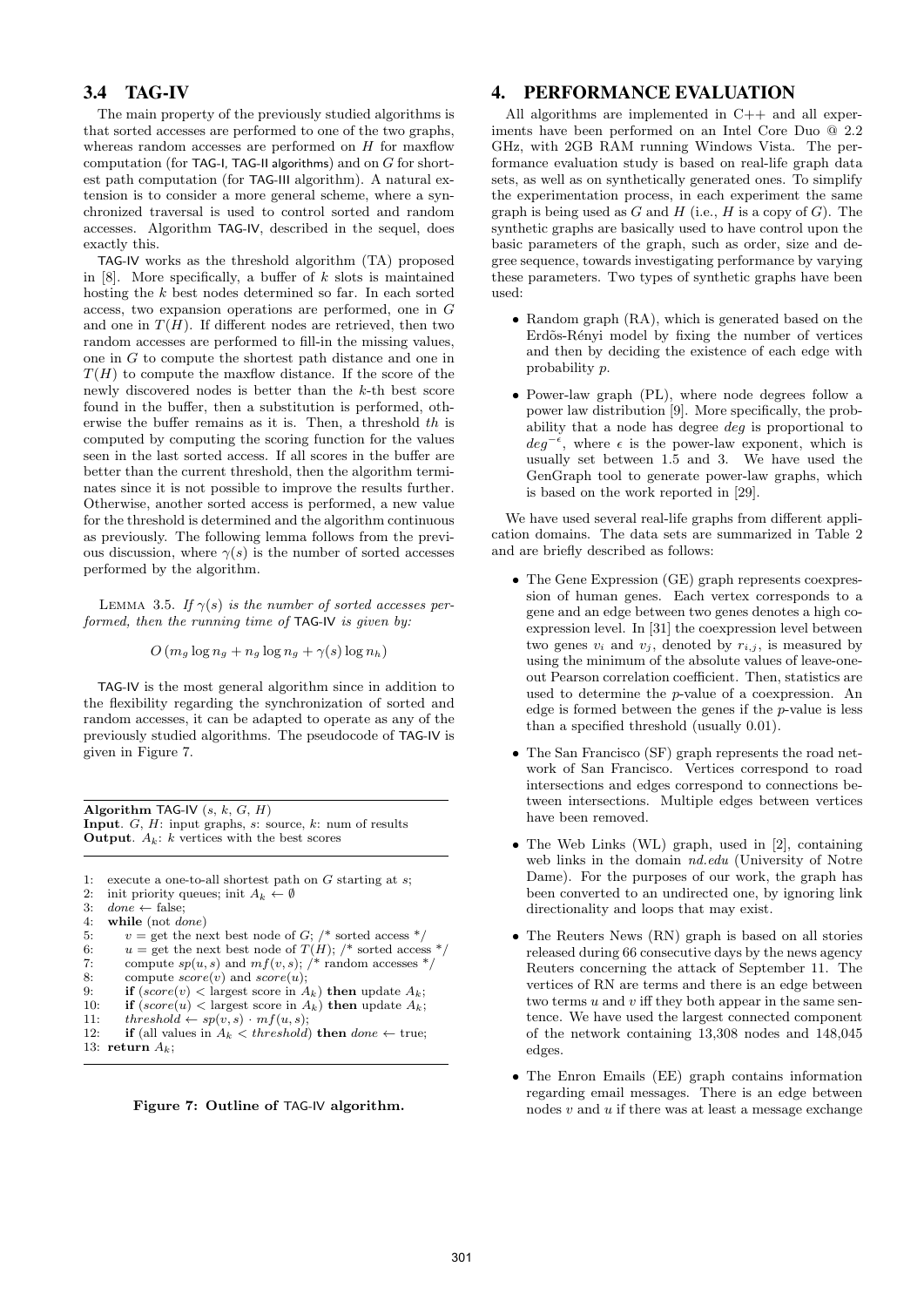| Graph              | $\#$ nodes | $\#$ edges | min degree | max degree    | avg degree | availability                                       |  |
|--------------------|------------|------------|------------|---------------|------------|----------------------------------------------------|--|
| Reuters News (RN)  | 13.308     | 148.035    |            | 22.24<br>2265 |            | http://vlado.fmf.uni-lj.si/pub/networks/data/      |  |
| Microarray (MA)    | 8791       | 314.816    |            | 409           | 71.62      | thanks to Xifeng Yan [31]                          |  |
| San Francisco (SF) | 174.956    | 221.802    |            |               | 2.54       | http://www.rtreeportal.org                         |  |
| Web Links (WL)     | 325.729    | 1.497.135  |            | 10.721        | 9.19       | $http://vlado.fmf.uni-lj.si/public/networks/data/$ |  |
| Enron Emails (EE)  | 36.692     | 367.662    |            | 1385          | 11.57      | http://snap.stanford.edu/data/index.html           |  |
| $Co-Authors (CA)$  | 18.772     | 396.160    |            | 504           | 22.53      | http://snap.stanford.edu/data/index.html           |  |

**Table 2: Real-life graphs from different domains used in performance evaluation.**



**Figure 8: Running time (sec.) vs** *k* **for real-life graphs.**



**Figure 9: Number of sorted accesses vs** *k* **for real-life graphs.**

between them. This data set has been also used in [22] to explore graph properties over time.

*•* The Co-Authors (CA) graph has been extracted from arXiv and represents scientific collaborations between authors regarding papers submitted to Astro Physics area. There is an edge between authors *u* and *v* iff they both appear as co-authors in at least one paper. This data set has been also used in [22].

In all experiments, the proximity measure between nodes is expressed by the product of the shortest path and the maxflow distance. Extensions for other proximity measures are discussed briefly in the next Section 5. In the first series of experiments, we compare the performance of the algorithms by executing proximity queries on the real-life graphs, modifying the number of proximal nodes *k*. The results are illustrated in Figure 8, which shows the average running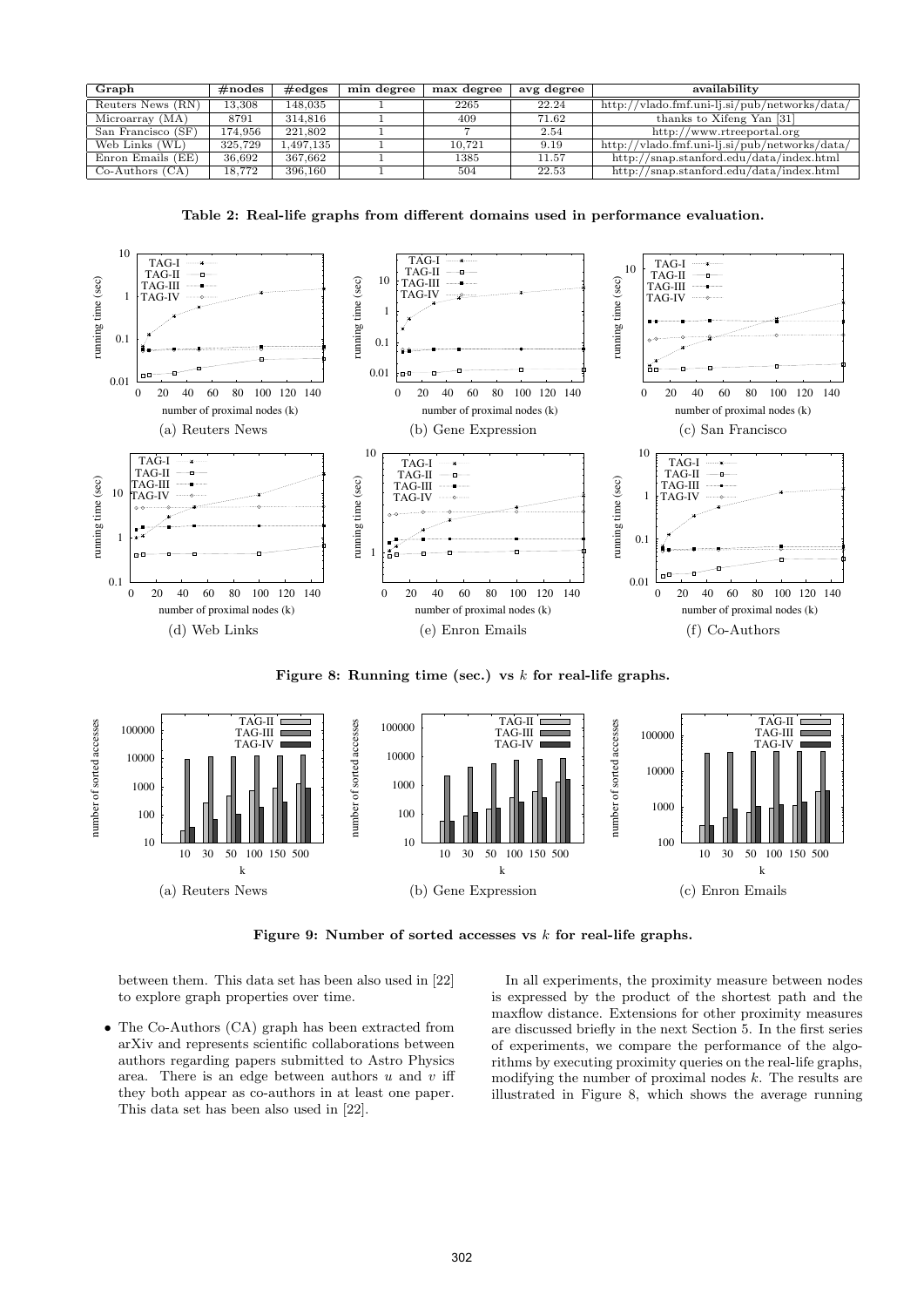

Figure 10: Running time (sec.) vs *k* for Erdős-Rényi random graphs.



**Figure 11: Running time (sec.) vs** *k* **for power-law graphs.**

time of 200 queries. For each run, a different source node is selected randomly. As expected, TAG-I is inferior to the other approaches, since it does not use any kind of preprocessing on the input graphs. More specifically, TAG-II shows the best overall performance regarding running time, being more than an order of magnitude more efficient than the baseline algorithm. Moreover, TAG-II is consistently more efficient than TAG-III and TAG-IV. The main reason for this behavior is that maxflow computations are performed very efficiently by using the Gomory-Hu tree, whereas sorted accesses performed for shortest path computations are fast. On the other hand, TAG-III performs sorted accesses on the Gomory-Hu tree, and executes a one-to-all shortest path computation which is responsible for the major part of the running time. Regarding the relative performance of TAG-III and TAG-IV, in some cases the two algorithms have similar running times (e.g., Figure 8(b)), in some cases TAG-III outperforms TAG-IV (e.g., Figure 8(d) and (e)) and finally in some other cases TAG-IV is faster than TAG-III (e.g., Figure  $8(a, (c)$  and  $(f))$ ). Another observation is that all algorithms, except TAG-I, show excellent scalability with respect to the number of the requested proximal nodes.

Regarding the previous results, Figure 9 shows the number of sorted accesses vs the parameter *k* for three real-life graphs, namely Reuters News, Gene Expression and Enron Emails. The number of sorted accesses performed is an important cost factor, since it gives an indication regarding the performance of the algorithms. Algorithm TAG-I is not shown because the number of sorted accesses is identical to that of TAG-II. As observed, TAG-III is outperformed by both

TAG-II and TAG-IV, since it requires a significant number of sorted accesses before the thresholding criterion is satisfied. The explanation for this behavior is that sorted accesses are performed on the Gomory-Hu tree. Since for *n* nodes there are only *n*-1 different maxflow values between node pairs, meaning that maxflow values increase slowly, which delays the satisfaction of the threshold. On the other hand, TAG-II and TAG-IV manage to keep the number of sorted accesses low. In some cases TAG-IV outperforms TAG-II whereas in other cases TAG-II is better (see Figure 9).

In the sequel, we study the performance of the algorithms for the synthetic networks. Figure 10 shows the running time vs *k* for Erdős-Rényi random graphs with various orders and sizes. Figure 10(a) contains the results for 20,000 nodes with  $p=0.01$  and around 1M edges. In Figure 10(b) we give the results for 50,000 nodes with  $p = 0.01$  containing approximately 6.5M edges, whereas Figure 10(c) shows the results for 100,000 nodes with  $p = 0.001$  containing approximately 2.7M edges. Moreover, Figure 11 shows the results for graphs with a power-law degree distribution. Again, the generated graphs contain 20K, 50K and 100K nodes respectively whereas the number of edges are 1M, 2.5M and 5M. The power-law exponent was set to 2.3 in all cases. We observe the same performance in both Figures 10 and 11. More specifically, TAG-II remains the most efficient algorithm, whereas TAG-III and TAG-IV show a similar performance (with a small lead for TAG-IV). Again we observe the excellent scalability of the algorithms. In fact TAG-II, TAG-III and TAG-IV remain almost unaffected by increasing *k* up to 500. In all cases tested, TAG-II shows the best performance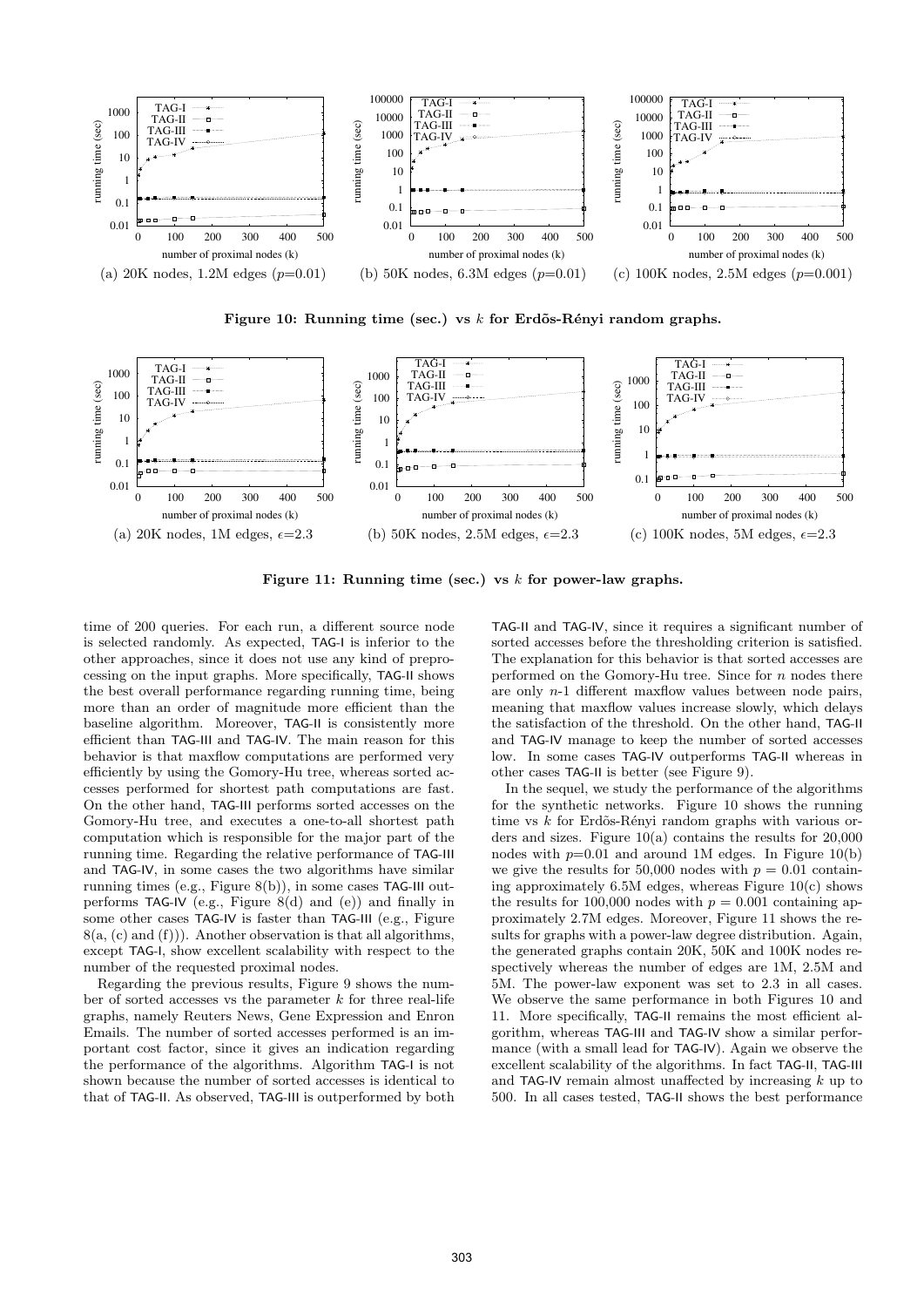

**Figure 12: Running time (sec) vs number of nodes.**

in terms of running time.

The last experiment shows the running time for answering proximity queries with  $k = 100$ , by increasing the number of graph nodes in the case of power-law degree distributions. The corresponding results are given in Figure 12, where the number of nodes varies from 10K to 100K, keeping the power-law exponent fixed at 2.3. As previously, the figure shows the average running time of 200 proximity queries. Notice that TAG-I is not shown, because of the significant difference in comparison to the other algorithms. TAG-II shows the best scalability in running time by increasing the number of nodes, being several times faster than TAG-III and TAG-IV.

In conclusion, TAG-II shows the best overall performance, both regarding the running time and the number of probes. The materialization performed by TAG-III and TAG-IV does no pay off, since it is expected that the network expansion will terminate without the requirement to check all nodes. On the other hand, algorithms TAG-III and TAG-IV require a one-to-all shortest path computation which is more expensive than the consecutive network expansions used by TAG-II. Note that these observations hold for the case where shortest paths and maximum flows are used as the available distance measures. More investigation is needed in order to test the performance of the methods when other distance measures are applied (e.g., random walks) and also when more than two graphs are given in the input.

|                     | TAG-I         | TAG-II       | TAG-III      | TAG-IV |
|---------------------|---------------|--------------|--------------|--------|
| sorted access sp    | yes           | yes          | $\mathbf{n}$ | yes    |
| sorted access mf    | $\mathbf{n}$  | $\mathbf{n}$ | yes          | yes    |
| random access sp    | no            | $\mathbf{n}$ | yes          | yes    |
| random access mf    | yes           | yes          | $\mathbf{n}$ | yes    |
| graph preprocessing | $\mathbf{no}$ | yes          | yes          | yes    |
| materialization     | $\mathbf{no}$ | $\mathbf{n}$ | yes          | yes    |
| adaptivity          | $\mathbf{n}$  | $\mathbf{n}$ | $\mathbf{n}$ | yes    |

#### **Table 3: Summary of algorithm characteristics.**

Among the studied algorithms, TAG-IV is the most general one, since it can operate as any of the other algorithms and moreover, may work as an adaptive technique, by changing its strategy according to the problem parameters. On the other hand, the rest of the algorithms do not show any flexibility since their query processing strategy is fixed: they perform sorted access on one graph and probe the other. TAG-IV is the only algorithm that may accept optimizations regarding the scheduling of probes, since it combines sorted and random accesses on the input graphs. This means that

according to the processing cost of the distance measures and statistics collected at runtime, a different synchronization between sorted and random accesses may be proven more efficient. Table 3 shows the basic characteristics of the studied algorithms.

#### 5. EXTENSIONS

In this section, we investigate briefly two query processing alternatives that are easily supported by the TAG family of algorithms. More specifically, we center our attention to (a) *metric-based* query processing, where the scoring function used in proximity computation respects the metric properties and (b) *skyline-based* query processing where there is no need for a scoring function.

#### 5.1 Metric-based proximity computation

An important property of the proposed framework is that it provides flexibility regarding the scoring function that may be used to combine the different distance measures. The previous discussion was based on the fact that the scoring function is the product of the two distances, providing AND semantics. It is not hard to prove that generally the product of distances does not respect the metric properties, and more specifically, triangular inequality. However, since triangular inequality is the basic search mechanism in metric access methods, in many cases it is highly appreciated. To support this property, alternative distance functions are required.

When multiple distance measures are available, they may be combined by using a linear combination (i.e., weighted sum). In our case, the shortest path and maximum flow measures may be combined as follows:

$$
F(s,t) = w_1 \cdot sp(s,t,G) + w_2 \cdot (n - mf(s,t,H)) \tag{1}
$$

where  $w_1$  and  $w_2$  are weights, that usually  $0 \leq w_1, w_2 \leq 1$ , and  $w_1 + w_2 = 1$ . As the following lemma shows, this distance function respects all metric space properties.

LEMMA 5.1. *The distance function*  $F(s,t)$  *as defined in Equation 1 respects the metric space properties (positivity, symmetry and triangular inequality).*

PROOF. It is not hard to prove that if two or more distance measures respect the metric space properties then so does any linear combination of them. Based on this result, and taking into consideration that the distance measure  $sp(s, t, G)$  respects the metric space properties in undirected graphs, all we have to prove is that the measure  $n - mf(s, t, H)$  satisfies positivity, symmetry and triangular inequality. Let *G* be an undirected graph and  $T(G)$  a Gomory-Hu tree of *G*. Since *G* is flow-equivalent to  $T(G)$ , the maxflow in *G* may be computed by using the maxflow in *T*(*G*). Thus, in the sequel we focus on *T*(*G*). Let *v*, *u* be two nodes of  $T(G)$ . It is evident that if  $v \neq u$  then the maxflow value is non-zero, thus positivity is satisfied. Moreover, since we deal with an undirected graph, the maxflow from *v* to *u* equals the maxflow from *u* to *v*, thus symmetry is also satisfied. It suffices to prove that triangular inequality also holds, i.e.,  $n - mf(v, u, G)$  ≤  $n - mf(v, x, G) + n - mf(x, u, G)$ , *∀v, u, x*. Let *p*(*v, u*) denote the unique path joining *v* and *u* in  $T(G)$ . By the definition of  $T(G)$ , the maxflow between *v* and *u* is given by the edge with the minimum weight contained in  $p(v, u)$ . Therefore, since maxflow values are subtracted from *n*, the maxflow distance between *v*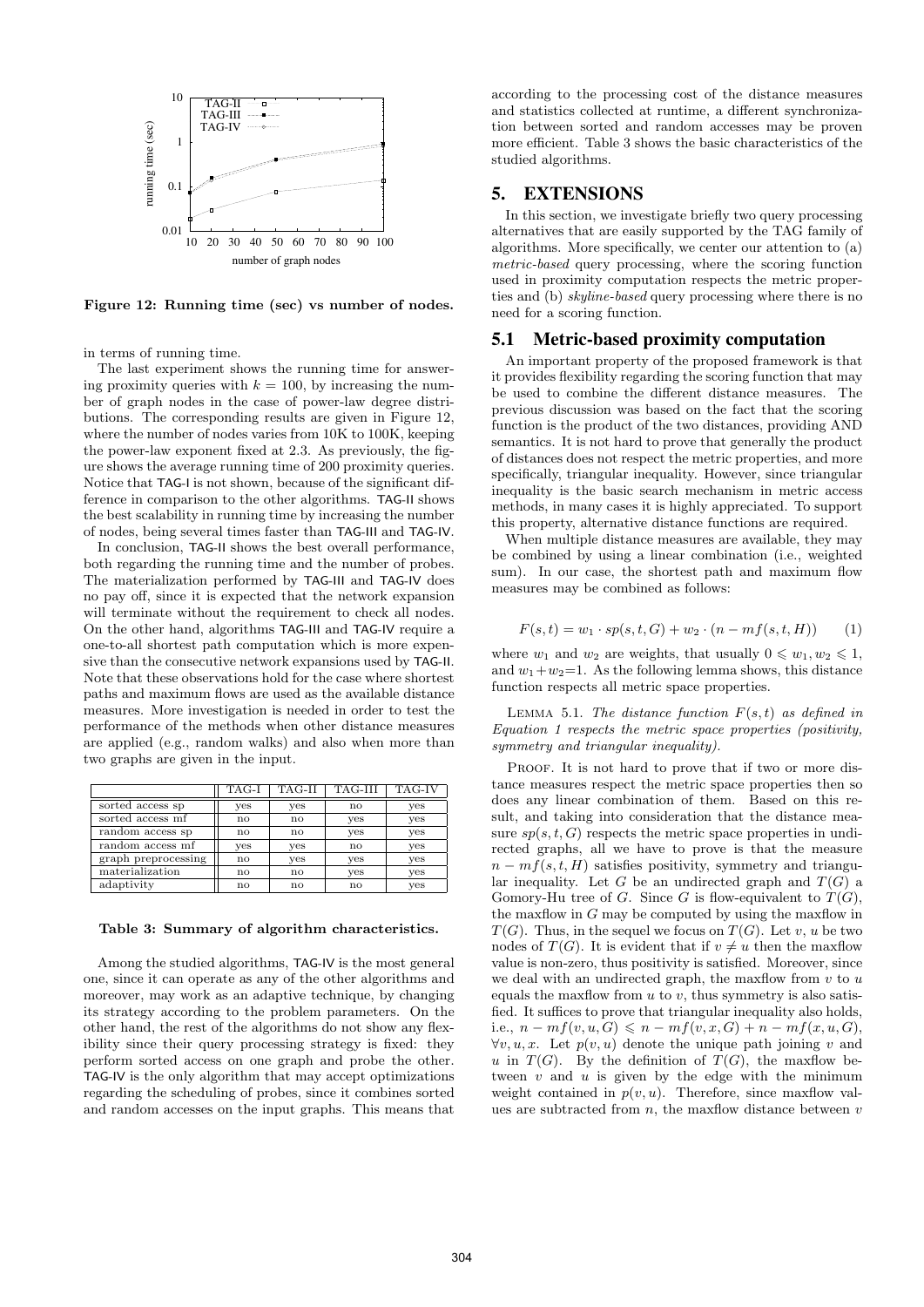

**Figure 13: The four different cases for placing node** *x* **relative to nodes** *v* **and** *u* **in a Gomory-Hu tree.**

and *u* is given by the edge with the maximum weight contained in  $p(v, u)$ . For convenience we set  $MF(v, u, G)$  =  $n - mf(v, u, G)$ . We will prove that for any node triplet *v*, *u* and *x* such that  $v \neq u, x \neq v$  and  $x \neq u$  it holds that:

$$
MF(v, u) \leqslant MF(v, x) + MF(x, u)
$$
\n<sup>(2)</sup>

Figure 13 depicts all possible cases regarding the location of node *x* in relation to *v* and *u*. We examine each case separately, showing that in any case triangular inequality does hold. Let *wmax* denote the maximum weight along the path *p*(*v, u*).

**Case 1**. In this case, which is depicted in Figure 13(a), node x lies on the unique path  $p(v, u)$  joining v and u. Without loss of generality, assume that the maximum weight appears in the path  $p(v, x)$ . Therefore, the inequality  $MF(v, u, G) \leq$  $MF(v, x, G) + MF(x, u, G)$  is satisfied since by substitution we get  $w_{max} \leq w_{max} + C$ , where *C* is the maximum weight along the path  $p(x, u)$ , which is always true since all weights are positive numbers.

**Case 2**. This case, shown in Figure 13(b), assumes that node *x* lies in a tree branch emanating from one of the nodes of  $p(v, u)$  (node *y* in our case). Without loss of generality, we assume that the maximum weight between *v* and *u* appears in the path  $p(v, y)$ . Thus, the inequality  $MF(v, u, G) \leq$  $MF(v, x, G) + MF(x, u, G)$  becomes  $w_{max} \leq M F(v, x, G) +$  $MF(x, u, G)$ . However, the value of  $MF(v, x, G)$  is at least  $w_{max}$ , since the subpath  $p(x, y)$  may contain an edge with a weight larger than *wmax*, and this means that again the inequality is satisfied.

**Case 3**. In this case, shown in Figure 13(c), node *x* lies in a subtree emanating from node *u*. Since the path  $p(x, v)$  contains  $w_{max}$  it is evident that  $MF(v, u, G) \leq M F(v, x, G) +$  $MF(x, u, G)$ , since  $MF(v, u, G) = w_{max}$  and  $MF(v, x, G) \geq$ *wmax*.

**Case 4**. It is symmetric to the previous case, and thus, we do not elaborate.

Therefore, in any case triangular inequality is satisfied,

which means that the maxflow distance respects all metric space properties. Therefore, metric access methods may be used to organize the nodes, which is important considering the size of graphs required by modern applications. It is noted that there is no restriction on the selection of the scoring function, except from the requirement that the function must be monotone, in order for the threshold algorithms to work correctly.  $\square$ 

#### 5.2 Skyline-based proximity computation

In several cases, the selection of an appropriate scoring function is difficult. In such a case, an alternative proximity computation method may be applied which does not require the use of a scoring function and it is based on the concept of *Pareto dominance*. The main idea is to return to the user the nodes, called *skyline nodes*, that are not dominated by other nodes. If *s* is the source node, then each node *v* is represented as a record  $r(v) = \langle v_1, v_2 \rangle$ , with two attributes  $v_1$ and *v*<sup>2</sup> corresponding to the shortest path and the maxflow distance respectively. A node *v* dominates node  $u$  ( $v \prec u$ ), iff *v* is at least as good as *u* in every dimension, and it is strictly better that *u* in at least one of them, formally  $v \prec u$  $\Leftrightarrow \forall i, v_i \leq u_i \land \exists j : v_j < u_j$ . Therefore, the skyline nodes corresponding to the source node *s* is given by  $SKY(s) =$  $\{v : \nexists u, u \prec v\}.$ 

According to the previous discussion it is evident that our techniques can handle proximity computation even if there is no scoring function provided. This feature is extremely useful in cases where the selection of a scoring function is difficult. The set of skyline nodes is easily provided by the proposed algorithms by performing minor modifications to the threshold-based algorithms. An important issue that must be considered in this case is to prevent result overflow, since the number of different proximity measures or input graphs is directly related to the number of skyline nodes.

#### 6. CONCLUSIONS

Proximity computation in graphs is an important problem in graph mining. In this work, we introduce threshold-based algorithms to compute the most proximal nodes around a source node *s* by using multiple graph instances and multiple distance measures. More specifically, we have focused on the synergy between shortest path and maximum flow to derive intuitive proximity measures. Four algorithms have been studied. The first one, TAG-I enables proximity computation without the need for preprocessing, which is an important property for time-evolving data. Algorithm TAG-II may be applied if preprocessing is allowed to the graph where maxflow operations are applied and provides significant performance boost. TAG-III changes the way sorted accesses are performed by executing expansions on the Gomory-Hu tree of *H* and random accesses on *G*. Finally, TAG-IV performs a synchronized traversal by executing sorted accesses on *G* and *T*(*H*) and filling missing values by executing shortest path computations on *G* and maxflow computations on  $T(H)$ . In general, TAG-II is the most efficient variation regarding running time, followed by TAG-IV in most cases. However, TAG-IV requires significantly less probes, and therefore is very attractive for middleware-based proximity computation. There are several directions for future work:

• An interesting extension is to use randomized algorithms for the computation of shortest path and maxflow